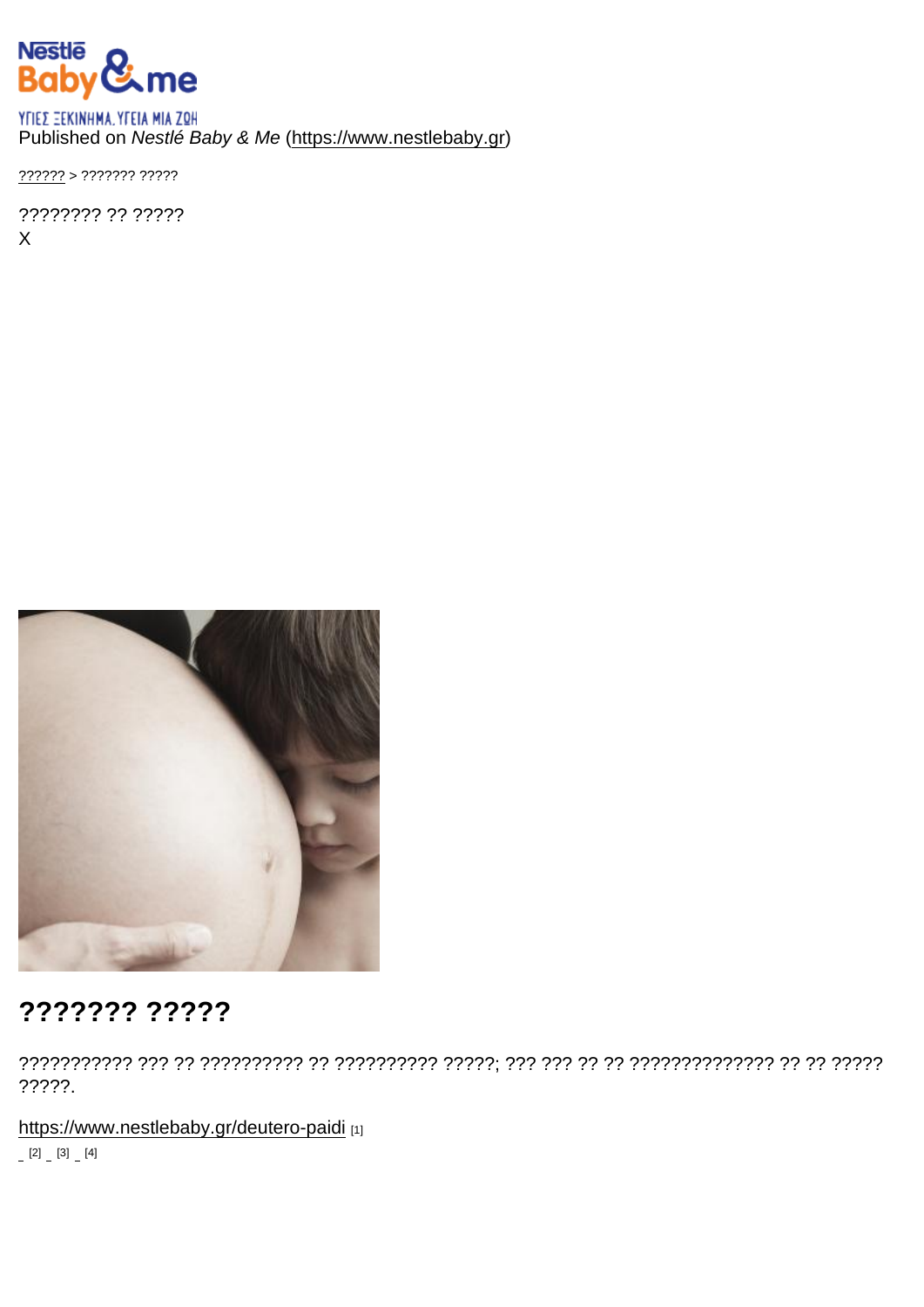## ??????? ?????

 $??\frac{???.}$ 

??????, ??????????? 4th, 2016

- 
- $\bullet$   $\frac{[5]}{?}$   $\frac{2777777}{?}$  [1]
- $\sqrt{???????}$